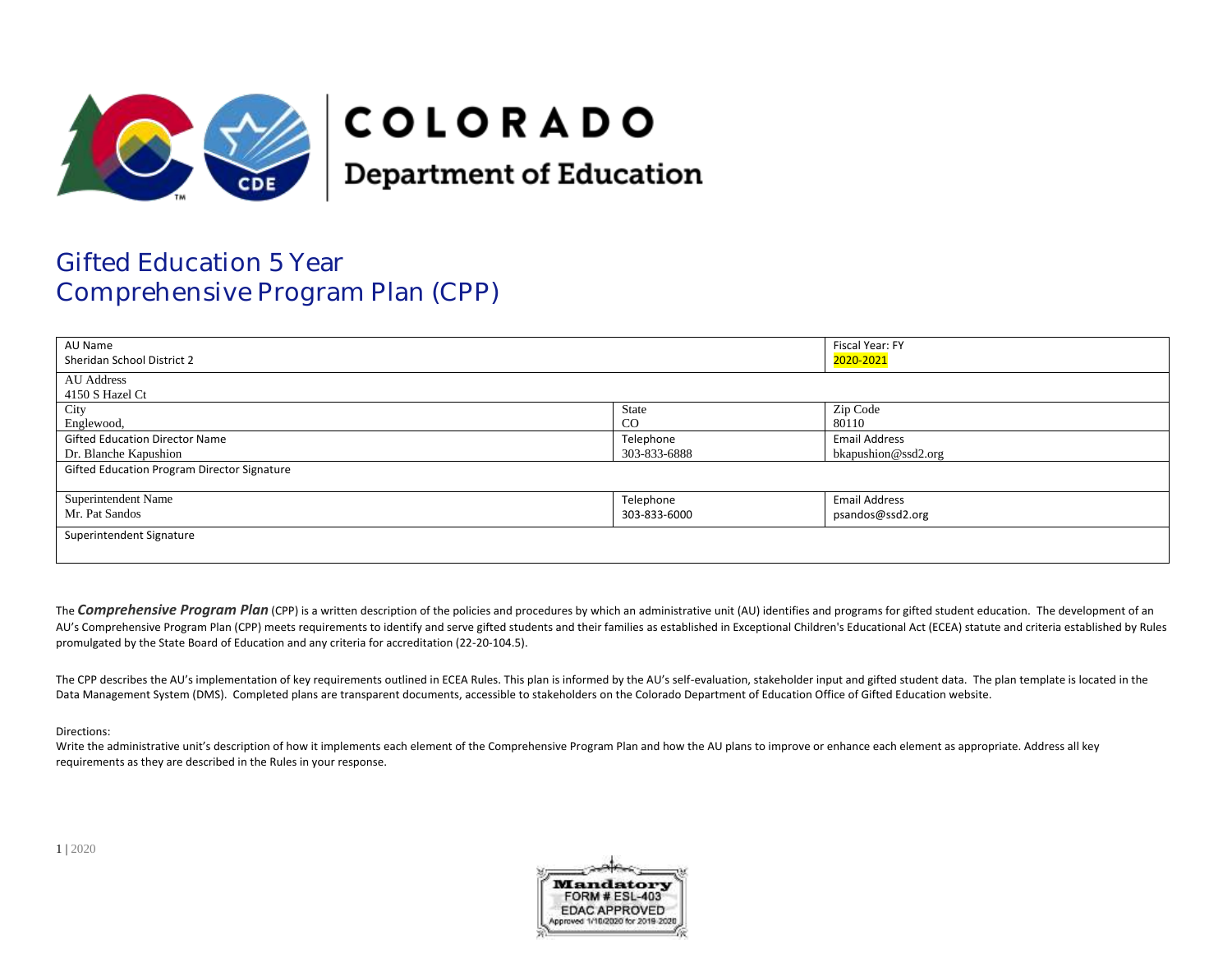| <b>Exceptional Children's Education Act Program Element</b>                                                                                                                                                                                                                                                                                                                                                                                                                                                                                                                             | Please describe how the element is currently implemented in the AU. Address every article<br>of law in each element.                                                                                                                                                                                                                                                                                                                                 |  |
|-----------------------------------------------------------------------------------------------------------------------------------------------------------------------------------------------------------------------------------------------------------------------------------------------------------------------------------------------------------------------------------------------------------------------------------------------------------------------------------------------------------------------------------------------------------------------------------------|------------------------------------------------------------------------------------------------------------------------------------------------------------------------------------------------------------------------------------------------------------------------------------------------------------------------------------------------------------------------------------------------------------------------------------------------------|--|
| Procedures for Parent, Family, and Student Engagement 12.02(2)(a)<br>12.02(2)(a)(i) The program plan shall describe how the AU implements<br>parent, family, and student engagement and communication with regard<br>to gifted education programs that include, but are not limited to: how<br>parents are informed about access to identification procedures; ways to<br>educate parents and families about giftedness or parenting gifted<br>students; information about involvement and progress reporting; what<br>programming options are available to match student strengths and | In Sheridan Schools we believe in inclusivity for all students<br>demonstrating advanced potential. In a district with a high poverty,<br>minority and social dynamic the identification process can be<br>challenging. We encourage all staff to refer children who they believe<br>demonstrates potential in any area. The GT staff will follow up with<br>gathering a body of evidence to support the referral or support the<br>identified area. |  |
| challenges; information about concurrent enrollment; how to be involved<br>in college and career planning; primary languages in the AU, and ways<br>parents and families may participate in the school community.<br>12.02(2)(a)(ii) In multi-district AUs and BOCES, methods of engagement                                                                                                                                                                                                                                                                                             | Parents are informed about access to identification procedures via the<br>$\bullet$<br>district website, highlighted in school newsletters, sent to families of<br>nominated students, school counselors, GT Building Lead teachers and<br>other staff members who are watching out for students who might<br>benefit.                                                                                                                               |  |
| and communication may vary based upon individual district procedures,<br>but each district must have a plan for parent, family, and student<br>communication and engagement.                                                                                                                                                                                                                                                                                                                                                                                                            | Educating parents and families about giftedness or parenting gifted<br>$\bullet$<br>students is done via quarterly gifted family nights, at various school<br>events where we are included on the agenda, SEAC meetings and other<br>community events. Mailings at beginning of each school are sent with a<br>master calendar to share yearly dates/events.                                                                                         |  |
|                                                                                                                                                                                                                                                                                                                                                                                                                                                                                                                                                                                         | Electronic newsletters are sent to families every other month with<br>$\bullet$<br>pertinent updates.                                                                                                                                                                                                                                                                                                                                                |  |
|                                                                                                                                                                                                                                                                                                                                                                                                                                                                                                                                                                                         | At the beginning of the year community BBQ, information is shared at<br>a table set up for questions and information.                                                                                                                                                                                                                                                                                                                                |  |
|                                                                                                                                                                                                                                                                                                                                                                                                                                                                                                                                                                                         | Combined GT and SPED monthly parent meetings are held with SEAC.<br>$\bullet$                                                                                                                                                                                                                                                                                                                                                                        |  |
|                                                                                                                                                                                                                                                                                                                                                                                                                                                                                                                                                                                         | An open communication philosophy between community and gifted<br>education support staff is established and works well within our small<br>district.                                                                                                                                                                                                                                                                                                 |  |
|                                                                                                                                                                                                                                                                                                                                                                                                                                                                                                                                                                                         | Information about involvement and progress reporting occurs at SEAC<br>meetings, at school parent/teacher conferences and 2x/year report<br>out to the Board of Education.                                                                                                                                                                                                                                                                           |  |
|                                                                                                                                                                                                                                                                                                                                                                                                                                                                                                                                                                                         | Programming options available to students varies according to<br>$\bullet$<br>level. Students at the elementary level are cluster grouped. Secondary<br>students are grouped in Honors Courses depending on their talents<br>and skills. Core classes, electives, before/after enrichment<br>opportunities, AP courses and ACC courses are also available to<br>enhance academic progress.                                                           |  |
|                                                                                                                                                                                                                                                                                                                                                                                                                                                                                                                                                                                         | Information about concurrent enrollment is highlighted at events<br>above and via communication strategies listed above. Students take<br>the AccuPlacer test to determine potential involvement in concurrent<br>enrollment courses with institutions with whom we work. Our<br>partnership with ACC continues to grow and meet the needs of our<br>advanced learners.                                                                              |  |
|                                                                                                                                                                                                                                                                                                                                                                                                                                                                                                                                                                                         | Involvement in college and career planning is part of iCap and ALP<br>goals established between/amongst student/parent/teacher. Student<br>ALPs and/or iCaps include information/goals about college/career<br>planning. School level counselors also support this effort at their<br>respective buildings.                                                                                                                                          |  |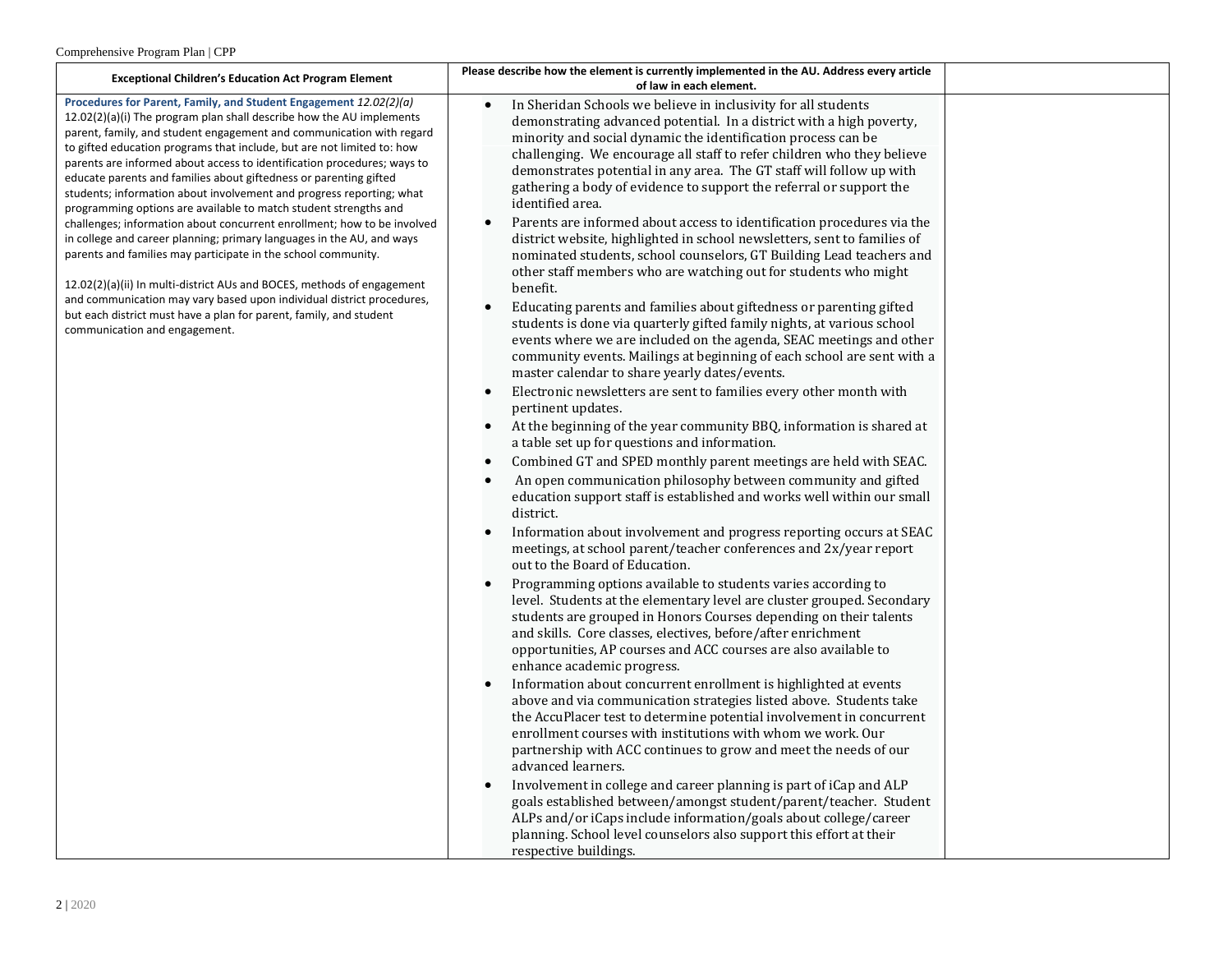|                                                                                                                                                                                                                                                                                                                                                                                                                                                                                                                                                                                                                                                                                                                                                                                                                                                                                                                                                                                                                                                                                                                                                                                                                                                                                                                                                                                                                                                                                                                                                                                                                                                                                                                                                                                                                                                                                                                                                                                                                                                                                                                                                                         | All communication and information is sent in English and Spanish and<br>translators are available at all events. This is a non-negotiable<br>expectation throughout our district.<br>Parents and families are involved as noted above. We combine our<br>efforts with SEAC because many of the involved parents have 2e<br>learners. We conduct monthly meetings. Agenda items include<br>updates and opportunities about giftedness for both children and<br>adults, generally include food/treats, and almost always include<br>giveaways such as a book or mind puzzles. These sessions are<br>conducted in English/Spanish as needed. Information from informal<br>surveys is used to determined presentation topics.                                                                                                                                                                                                                                                                                                                                                                                                                                                                                                                                                                                                                                                                                                                                                                                                                                                                                                                                                                                                                                                                                                                                                                                                                                                                                                                                                                                                                           |  |
|-------------------------------------------------------------------------------------------------------------------------------------------------------------------------------------------------------------------------------------------------------------------------------------------------------------------------------------------------------------------------------------------------------------------------------------------------------------------------------------------------------------------------------------------------------------------------------------------------------------------------------------------------------------------------------------------------------------------------------------------------------------------------------------------------------------------------------------------------------------------------------------------------------------------------------------------------------------------------------------------------------------------------------------------------------------------------------------------------------------------------------------------------------------------------------------------------------------------------------------------------------------------------------------------------------------------------------------------------------------------------------------------------------------------------------------------------------------------------------------------------------------------------------------------------------------------------------------------------------------------------------------------------------------------------------------------------------------------------------------------------------------------------------------------------------------------------------------------------------------------------------------------------------------------------------------------------------------------------------------------------------------------------------------------------------------------------------------------------------------------------------------------------------------------------|-----------------------------------------------------------------------------------------------------------------------------------------------------------------------------------------------------------------------------------------------------------------------------------------------------------------------------------------------------------------------------------------------------------------------------------------------------------------------------------------------------------------------------------------------------------------------------------------------------------------------------------------------------------------------------------------------------------------------------------------------------------------------------------------------------------------------------------------------------------------------------------------------------------------------------------------------------------------------------------------------------------------------------------------------------------------------------------------------------------------------------------------------------------------------------------------------------------------------------------------------------------------------------------------------------------------------------------------------------------------------------------------------------------------------------------------------------------------------------------------------------------------------------------------------------------------------------------------------------------------------------------------------------------------------------------------------------------------------------------------------------------------------------------------------------------------------------------------------------------------------------------------------------------------------------------------------------------------------------------------------------------------------------------------------------------------------------------------------------------------------------------------------------|--|
| Definition of "Gifted Student" 12.02(2)(b)<br>12.02(2)(b) The program plan shall include a written definition that is the<br>same as or substantially similar to the definition of "gifted student"<br>specified in section 12.01(16) of these Rules. This definition shall serve as<br>the basis for the implementation of all other program plan elements<br>described below.                                                                                                                                                                                                                                                                                                                                                                                                                                                                                                                                                                                                                                                                                                                                                                                                                                                                                                                                                                                                                                                                                                                                                                                                                                                                                                                                                                                                                                                                                                                                                                                                                                                                                                                                                                                         | The written definition of giftedness for SSD2 is the same as the state definition.                                                                                                                                                                                                                                                                                                                                                                                                                                                                                                                                                                                                                                                                                                                                                                                                                                                                                                                                                                                                                                                                                                                                                                                                                                                                                                                                                                                                                                                                                                                                                                                                                                                                                                                                                                                                                                                                                                                                                                                                                                                                  |  |
| Identification Procedures 12.02(2)(c)<br>The program plan shall describe the assessment process used by the AU<br>for identifying students who meet the definition specified in section<br>12.01(16) and for identifying the educational needs of gifted students.<br>The assessment process shall recognize a student's exceptional abilities or<br>potential, interests, and needs in order to guide student instruction and<br>individualized planning and programming. In traditionally<br>underrepresented student groups and visual/music/performing arts<br>student groups or talent pools, identification may require the collection<br>of student information over time, using additional data points from a<br>response to intervention approach, or additional assessment. The AU<br>identification procedures shall include, but need not be limited to:<br>12.02(2)(c)(i) A method(s) to ensure equal and equitable access for all<br>students. The program plan shall describe the efforts that the AU will<br>make to identify gifted students from all populations, including preschool<br>(if applicable) through twelfth grade students, minority students,<br>economically diverse students, culturally diverse students, students with<br>limited English proficiency and children with disabilities;<br>12.02(2)(c)(ii) Referral procedures that seek referrals from a variety of<br>sources, and screening procedures used for conducting identification<br>assessment. Every AU is strongly encouraged to include optional universal<br>screening in identification procedures;<br>12.02(2)(c)(iii) A time line of no more than 30 school days after a referral<br>to determine whether a student will continue with formal identification<br>assessment, or will receive talent pool designation;<br>12.02(2)(c)(iv) Implementation of assessments that align with the purpose<br>of identifying exceptionality in the categories of giftedness, and in<br>traditionally underrepresented populations. The AU may choose local<br>assessment tools from the Department's chart of common and varied<br>assessment tools used in identification; | Anyone may refer a student to the GT Coordinator, GT Resource<br>$\bullet$<br>Teacher or any GT building leads for assessment at any time during the<br>school year. The GT Coordinator and/or the GT RT will collect data and<br>present the student data to the GT Committee for discussion and<br>determination of identification. Once the determination is made,<br>communication to parents, teachers, and other pertinent staff is<br>completed, including flags in IC and ALP goals.<br>The process for identifying students who meet definition criteria<br>incudes a documented process/checklist that lists all essential and<br>optional identifying components. Then, a Data/Identification team<br>reviews folders of nominated students and makes recommendations to<br>the GT Coordinator.<br>Method(s) to ensure equal and equitable access for students of all<br>populations includes information dissemination to ALL staff members<br>in every building. Each July all building administrators are updated on<br>the GT processes and expectations for GT identification and<br>programming.<br>All students nominated are reviewed by the Data/ID team. Universal<br>screening occurs in the fall of 2 <sup>nd</sup> Grade. Top "15%" screening takes<br>place in the Spring of Kindergarten. PSAT is given in the Fall of 8th<br>grade. All three of these processes are used to assure ongoing<br>identification and screening at K, 2 <sup>nd</sup> , & 8th grade levels in SSD2.<br>Anyone can refer from a variety of sources and screening procedures,<br>including self-nomination by students. When a referral is made, a<br>folder is created to collect the BOE. When the identification is<br>complete, a BLUE GT/ALP folder is created with the BOE and placed in<br>the student's cumulative folder at the school site, where additional<br>data and records are added as need through graduation.<br>We work diligently to meet the 30-day goal, but with a .4 FTE<br>Coordinator and a .2 Resource Teacher, we do not always make this<br>goal. We have strategized for more effective meeting of this goal by |  |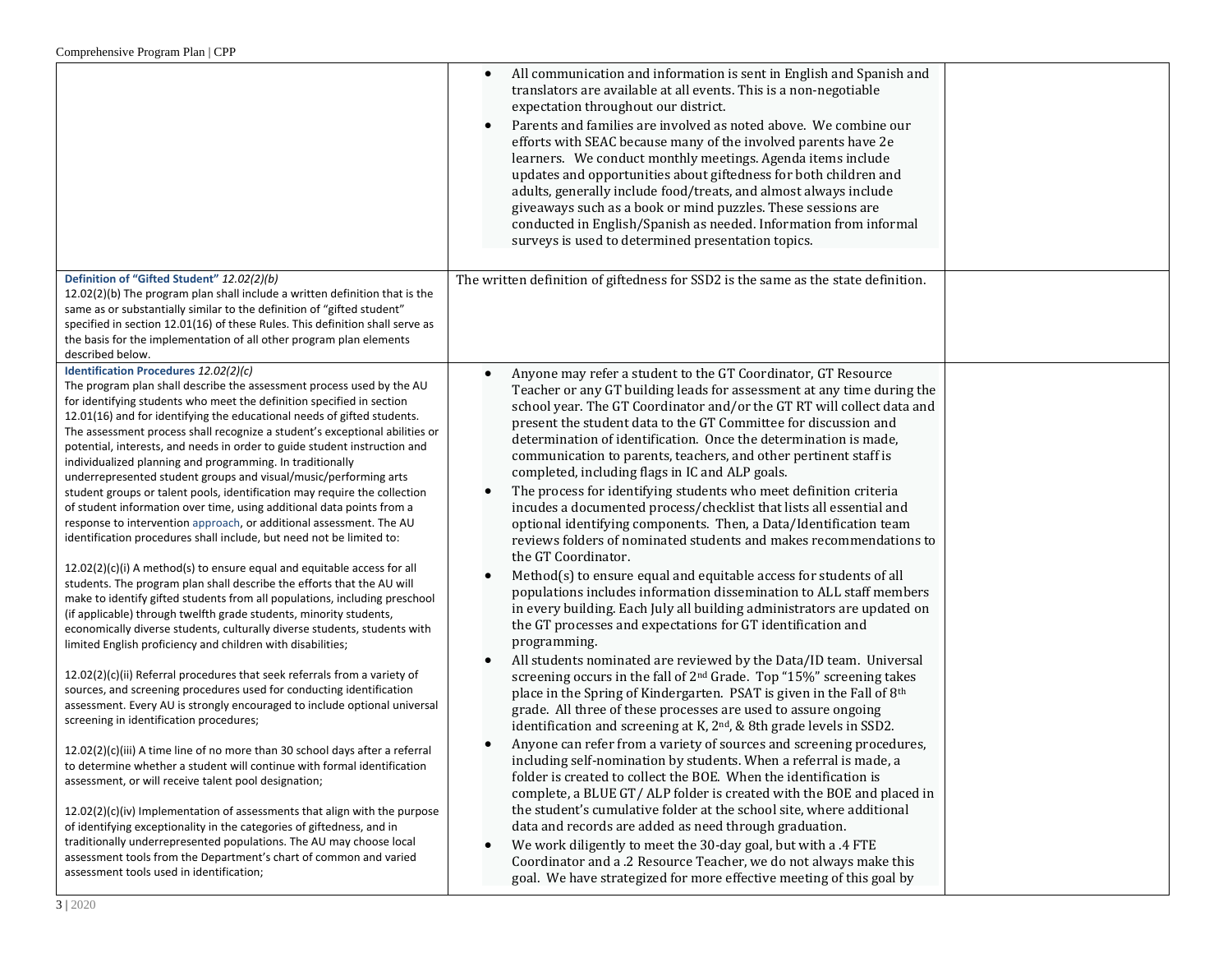| $12.02(2)(c)(v)$ Collection of data for a body of evidence that includes, but<br>is not limited to: assessment results from multiple sources and multiple<br>types of data (i.e. qualitative and quantitative data about achievement,<br>cognitive ability, performance, parent and teacher input, motivation and<br>observations of gifted characteristics/behaviors). The body of evidence<br>contains data to identify the strength area defined in the definition of<br>gifted children and determine appropriate programming services. These<br>same categories are used in data collection and for developing the ALP;<br>$12.02(2)(c)(vi)$ A review team procedure; and that includes at least one<br>person trained or endorsed in gifted identification and programming;<br>$12.02(2)(c)(vi)$ A review team procedure for determining identification or<br>a talent pool designation from a body of evidence and for developing<br>individualized ALPs for identified students. When only cognitive ability<br>assessment data meets criteria in a body of evidence, the review team<br>may determine that the student is identified with general or specific<br>intellectual ability. This identification meets the condition of portability.<br>12.02(2)(c)(viii) A determination letter for parents and school files<br>describing the decision of the review team, and area(s) of giftedness if the<br>student is found to have exceptional abilities; and<br>12.02(2)(c)(ix) A communication procedure by which parents are made<br>aware of the identification assessment process for their student,<br>understand the results of the determination, and engage in the<br>development and review of the student's ALP. | "grouping" students who need similar tests administered, by<br>scheduling non-contact days with teachers in class so that<br>assessment/interviews can occur more expediently, and by using our<br>quarterly Data/ID team meeting dates to review nominated students'<br>Bodies of Evidence.<br>Assessments that align with identification in all domains of giftedness<br>and in underrepresented populations are used, including NNAT,<br>CogAT, PSAT, SIGS (home and school), interviews and others as<br>needed. The CDE Chapter 3 identification process is followed.<br>The GT review team/ Gifted Data/Identification committee has a<br>primary grades representative, a high school representative, our Gifted<br>Resource Teacher, a 3-8 school member, and our district's Director of<br>Data and Assessment. All have been trained and have extensive<br>knowledge in gifted education. Determination of identification is in a<br>specific area OR Talent Pool designation is established at this time.<br>Talent Pool students will be monitored. Identified students will be<br>placed in cluster classrooms in grades 1-5 and programming will begin<br>that matches area of strength and needs in grades 6-12 through honors<br>courses, content acceleration, or concurrent enrollment.<br>A determination letter for parents and school files describing decision<br>$\bullet$<br>of the review team is completed and available in both English and<br>Spanish. Letters are sent in the mail to parents whether students are<br>identified or not. Hard copies are in student folders and electronic<br>copies are housed in the GT Coordinator's computer.<br>A communication procedure with parents to make them aware of and<br>$\bullet$<br>understand identification results, options and development and of ALP<br>begins with a personal phone call. The above mentioned letter is sent<br>as a follow up and confirmation. The letter ends by notifying parents<br>that they will be invited to be involved with the ALP development and<br>includes the date and time for the meeting that was discussed during<br>the phone call. |  |
|---------------------------------------------------------------------------------------------------------------------------------------------------------------------------------------------------------------------------------------------------------------------------------------------------------------------------------------------------------------------------------------------------------------------------------------------------------------------------------------------------------------------------------------------------------------------------------------------------------------------------------------------------------------------------------------------------------------------------------------------------------------------------------------------------------------------------------------------------------------------------------------------------------------------------------------------------------------------------------------------------------------------------------------------------------------------------------------------------------------------------------------------------------------------------------------------------------------------------------------------------------------------------------------------------------------------------------------------------------------------------------------------------------------------------------------------------------------------------------------------------------------------------------------------------------------------------------------------------------------------------------------------------------------------------------------------------------------------------------------|----------------------------------------------------------------------------------------------------------------------------------------------------------------------------------------------------------------------------------------------------------------------------------------------------------------------------------------------------------------------------------------------------------------------------------------------------------------------------------------------------------------------------------------------------------------------------------------------------------------------------------------------------------------------------------------------------------------------------------------------------------------------------------------------------------------------------------------------------------------------------------------------------------------------------------------------------------------------------------------------------------------------------------------------------------------------------------------------------------------------------------------------------------------------------------------------------------------------------------------------------------------------------------------------------------------------------------------------------------------------------------------------------------------------------------------------------------------------------------------------------------------------------------------------------------------------------------------------------------------------------------------------------------------------------------------------------------------------------------------------------------------------------------------------------------------------------------------------------------------------------------------------------------------------------------------------------------------------------------------------------------------------------------------------------------------------------------------------------------------------------------------------------------------|--|
| <b>Criteria for Determining Exceptional Ability (Giftedness) or Talent Pool</b><br>12.02(2)(d)<br>12.02(2)(d)(i) For each category of giftedness defined in 12.01(16), criteria<br>for exceptional ability means: 95 percentile or above on a standardized<br>nationally normed test or observation tool, or a rating on a performance<br>assessment that indicates exceptionality/distinguished compared to age<br>mates.<br>12.02(2)(d)(ii) Not meeting criteria on a single assessment tool shall not<br>prevent further data collection or consideration for identification, if other<br>indicators suggest exceptional potential as observed in a body of<br>evidence.<br>$12.02(2)(d)(iii)$ Criteria for screening assessments is a score range less<br>than the 95 percentile ranking or results on observation/performance<br>assessment tools as determined by the AU to determine referrals, further<br>data collection and observation, and/or formation of student talent pools.                                                                                                                                                                                                                                                                                                                                                                                                                                                                                                                                                                                                                                                                                                                                          | Criteria for determining exceptional ability or talent pool is based on<br>the 95% qualification data point for the tool used to determine such<br>ability.<br>Multiple data points are collected in a body of evidence.<br>$\bullet$<br>Both qualitative and quantitative data points are used.<br>One data point neither qualifies or disqualifies a student's<br>identification.<br>A committee reviews the body of evidence and determines next steps<br>$\bullet$<br>for the student-identification and programming, talent pool and<br>programming or status quo.<br>Talent area determination is completed using rubrics and other<br>$\bullet$<br>resources from J Hartounian books. Other districts have shared their<br>rubrics and documents as well.                                                                                                                                                                                                                                                                                                                                                                                                                                                                                                                                                                                                                                                                                                                                                                                                                                                                                                                                                                                                                                                                                                                                                                                                                                                                                                                                                                                               |  |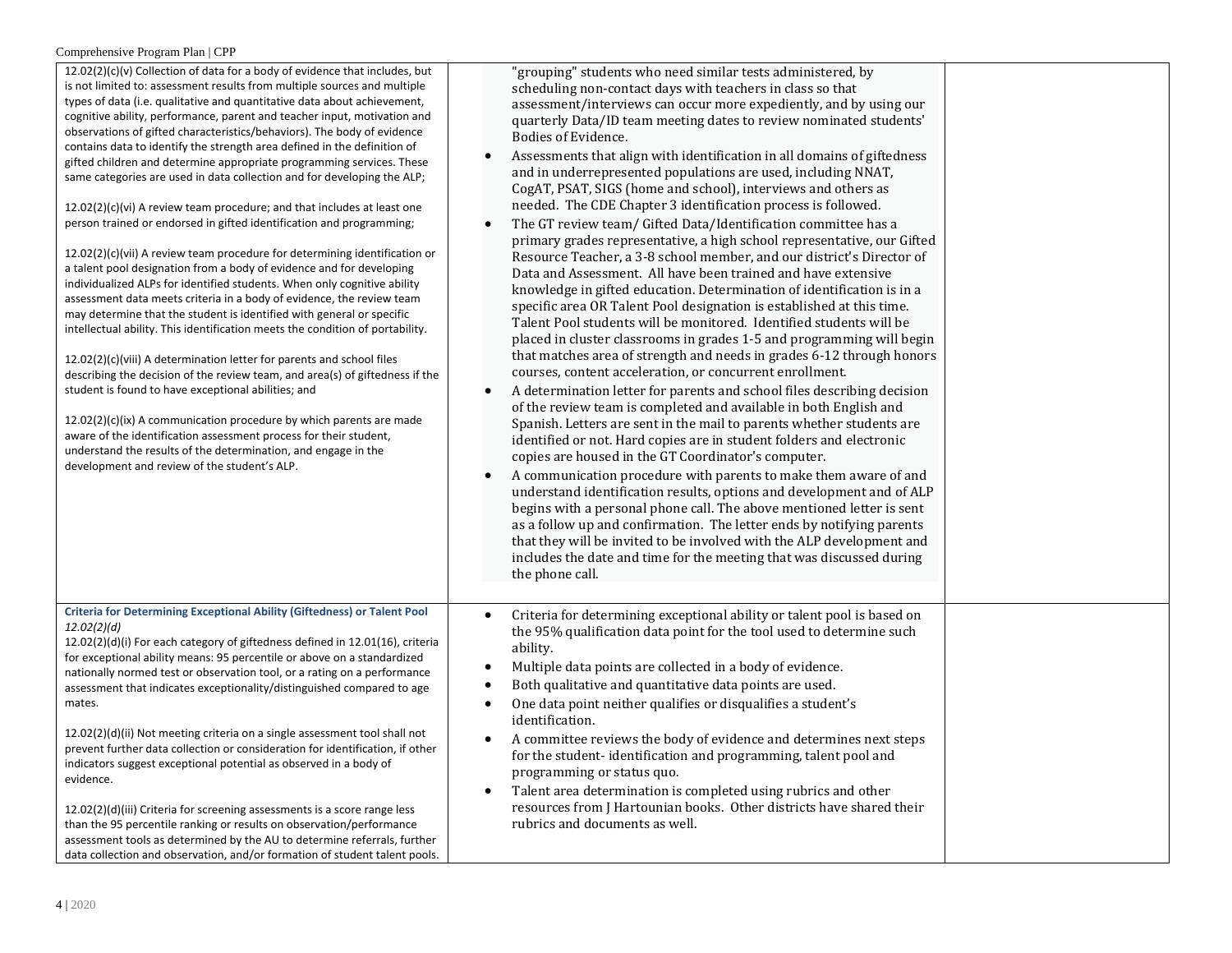| Identification Portability 12.02(2)(e)<br>Identification portability shall be based upon AU implementation of<br>statewide identification procedures required in Section 12.02(2)(c) and<br>use of criteria set for exceptionality in Section 12.02(2)(d) and<br>determination of a student's identification in one or more of the<br>categories of giftedness as described in the state definition of gifted<br>children in Section 12.01(16). Administrative units shall implement<br>procedures for statewide portability of identification that include, but<br>may not be limited to:<br>$12.02(2)(e)(i)$ A requirement that the sending school/district transfer the<br>body of evidence for identification and the ALP with student records<br>when the student moves from one district to another;<br>12.02(2)(e)(ii) Review of the transferred student's ALP within 45 school<br>days of start date to determine programming options and services that<br>serve the identified area(s) according to the district and community<br>resources of the receiving district;<br>12.02(2)(e)(iii) If the receiving district finds the body of evidence to be<br>incomplete, the receiving district shall consult with, as practical, the<br>former district, parents, and student and re-evaluate the identification<br>determination; and.<br>12.02(2)(e)(iv) Communication to parents within 60 school days of start<br>date about how the new district will meet the needs outlined in the<br>student's ALP                                                                                                | Portability of identification is implemented and followed according to<br>$\bullet$<br>CDE guidelines.<br>Upon receiving out of district ALPs, they are reviewed within the 45-<br>$\bullet$<br>day expectation (typically within 10) so that appropriate class and<br>course placement occurs to meet the student needs.<br>Parents are contacted for further information and to discuss goal<br>setting and to get any new or updated information about the learner.<br>Previous school is contacted to assure proper placement and to gain<br>$\bullet$<br>any other insights or needs pertinent to the learner.<br>For students exiting our system, upon request from the receiving<br>$\bullet$<br>school, the cumulative folder is sent, which includes the blue ALP<br>folder that houses the body of evidence for identification, past and<br>present ALPs that include goals, and areas of strength.                                                                                                                                                                                                                                                                                                                                                                                                                                                                                                                                          |  |
|-----------------------------------------------------------------------------------------------------------------------------------------------------------------------------------------------------------------------------------------------------------------------------------------------------------------------------------------------------------------------------------------------------------------------------------------------------------------------------------------------------------------------------------------------------------------------------------------------------------------------------------------------------------------------------------------------------------------------------------------------------------------------------------------------------------------------------------------------------------------------------------------------------------------------------------------------------------------------------------------------------------------------------------------------------------------------------------------------------------------------------------------------------------------------------------------------------------------------------------------------------------------------------------------------------------------------------------------------------------------------------------------------------------------------------------------------------------------------------------------------------------------------------------------------------------------------------------------------------------------|--------------------------------------------------------------------------------------------------------------------------------------------------------------------------------------------------------------------------------------------------------------------------------------------------------------------------------------------------------------------------------------------------------------------------------------------------------------------------------------------------------------------------------------------------------------------------------------------------------------------------------------------------------------------------------------------------------------------------------------------------------------------------------------------------------------------------------------------------------------------------------------------------------------------------------------------------------------------------------------------------------------------------------------------------------------------------------------------------------------------------------------------------------------------------------------------------------------------------------------------------------------------------------------------------------------------------------------------------------------------------------------------------------------------------------------------------------|--|
| Advanced Learning Plan Content 12.02(2)(f)<br>The AU shall develop an ALP for every gifted student according to the<br>student's determined area(s) of giftedness, interests, and instructional<br>and affective needs. The ALP shall be considered in educational planning<br>toward post-secondary readiness outcomes and decision-making<br>concerning subsequent programming for that student and be used in the<br>articulation/transition process, preschool (if applicable) through grade 12.<br>At the high school level ALPs may blend with the student's individualized<br>career and academic plan (ICAP) if all content of the ALP are inclusive in<br>the ICAP which includes achievement and affective goals. The ALP<br>content shall include, but not be limited to:<br>$12.02(2)(f)(i)$ A student profile described in a body of evidence. This<br>profile shall be subject to the AU's student records confidentiality<br>guidelines. The local AU determines periodic updates of the student<br>profile, especially in terms of interests, and/or demonstration of<br>previously unidentified strengths;<br>12.02(2)(f)(ii) A working-document section of the ALP. This portion of the<br>ALP records annual measurable, attainable achievement and affective<br>goals and progress. Achievement goals are standards-based statements in<br>strength area(s). Additional achievement goals may be needed to address<br>documented achievement gaps or career interest. Affective goals reflect<br>development of personal, social, communication, leadership, and/or<br>cultural competency; | An ALP is developed for every gifted student according to the student's<br>$\bullet$<br>strength area(s), interests, and instructional and affective needs using<br>the Google Forms and Infinite Campus. ALP forms include student<br>strengths, areas of growth, data and goals including those in identified<br>areas, affective goals, and career/future goals.<br>The ALP is considered in planning for post-secondary<br>$\bullet$<br>readiness. Currently students are asked to consider a goal about the<br>post-secondary options and we support student goals as best we can<br>through mentors, explorations or work apprenticeships.<br>No transition process from level to level is needed as we are a small<br>$\bullet$<br>district. ALPs transition from building to building is done<br>electronically in Infinite Campus. A hard copy moves from building to<br>building within the student's cumulative folder. ALP hard copies are<br>given to teacher s each year before they receive their new students so<br>that they have awareness of their identified students and their<br>strengths, needs, and goals.<br>The ALP includes a student profile.<br>٠<br>Annual, standards-aligned academic SMART goals are developed with<br>the student that aligns with the student's strength<br>area(s). Clusters/honors teachers are developing ALPs with students,<br>sharing drafts at conferences and then finalizing the document. |  |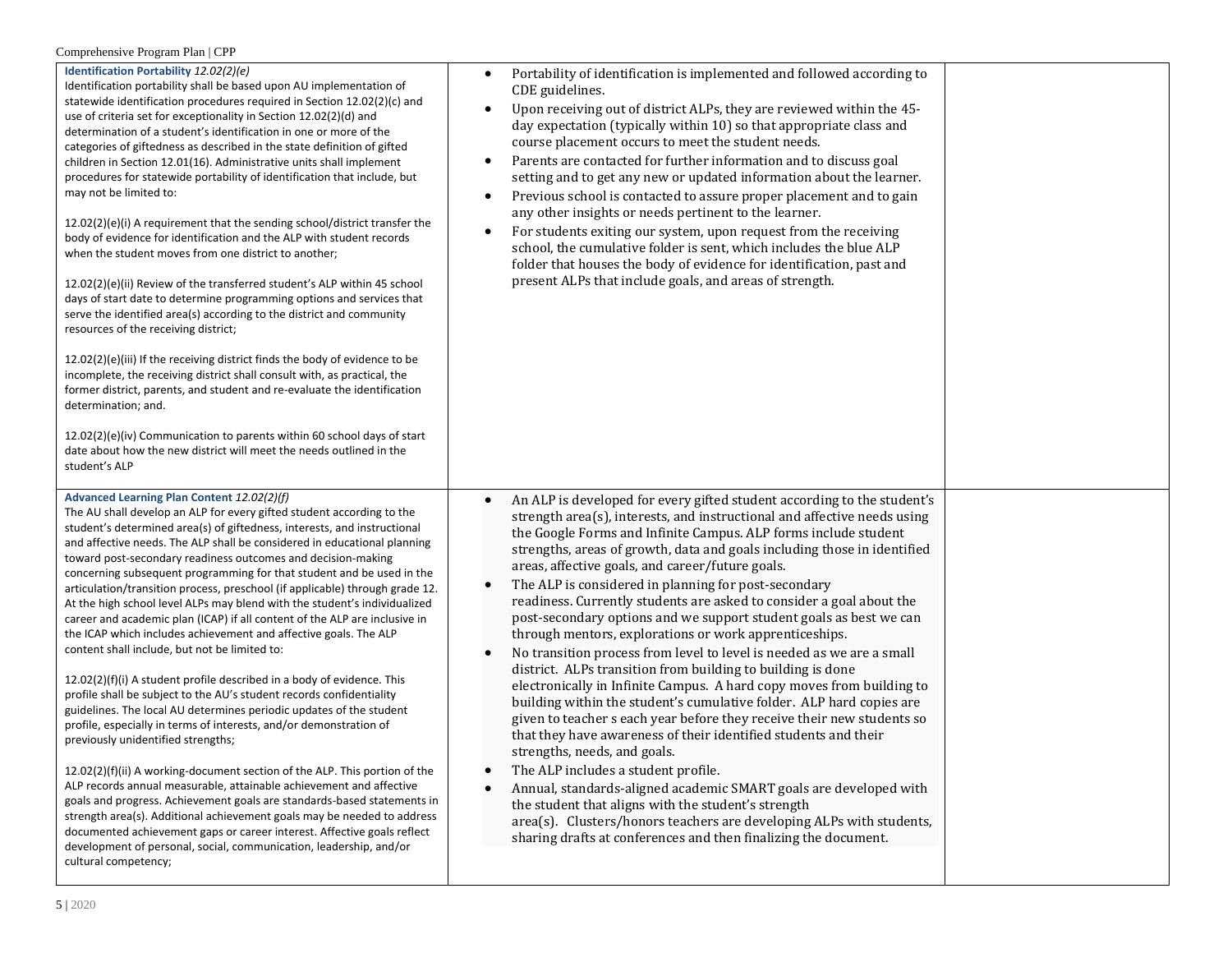| 12.02(2)(f)(iii) Description or delineation of supplemental curriculum,<br>activities, specific programs or coursework, specific strategies, and/or<br>extended or expanded learning opportunities available in the AU that<br>match a student's strength area(s) and support the goals;<br>12.02(2)(f)(iv) Progress reports that align with the AU's or member<br>district's schedule for parent-reporting and/or conferences about student<br>progress. Adjustments to goals and programming options may occur<br>during any progress reporting period;<br>12.02(2)(f)(v) Personnel involved in ALP development, and in progress<br>report meetings or conferences, including, but not limited to classroom<br>teacher(s), student, parents, gifted education staff or staff with training in<br>gifted education identification and programming, and support staff as<br>appropriate.                                                                                                                                                                                                                                                                                                                                                                                                                                                                                                                                                                                                                                                                                                                                                                                                                                                                                                                                                                                                                                                                                                         | Affective SMART goals reflect development of personal, social,<br>communication, leadership, and/or cultural competency based on<br>individual need and student input.<br>ALP progress on goals is completed twice a year at fall and spring<br>parent conferences, input and clarification is sought and signatures are<br>collected for accountability.<br>ALP development includes teachers(s), student, parent and support<br>staff as appropriate: See description above.<br>Gifted resource personnel may assist with writing of goals, but are not<br>sole custodian of ALP, especially with limited time.<br>Students are active participants in the ALP process. They create and<br>own their SMART goals.<br>ALPs are managed within the secure school cumulative record system<br>and are transferred between grades and school levels. ALP Body of<br>evidence information is housed in blue folders. ALPs themselves are<br>housed in the Infinite Campus system and are accessible to those<br>working with identified students.                                                                                                                                                                                                                                                                                                                          |  |
|--------------------------------------------------------------------------------------------------------------------------------------------------------------------------------------------------------------------------------------------------------------------------------------------------------------------------------------------------------------------------------------------------------------------------------------------------------------------------------------------------------------------------------------------------------------------------------------------------------------------------------------------------------------------------------------------------------------------------------------------------------------------------------------------------------------------------------------------------------------------------------------------------------------------------------------------------------------------------------------------------------------------------------------------------------------------------------------------------------------------------------------------------------------------------------------------------------------------------------------------------------------------------------------------------------------------------------------------------------------------------------------------------------------------------------------------------------------------------------------------------------------------------------------------------------------------------------------------------------------------------------------------------------------------------------------------------------------------------------------------------------------------------------------------------------------------------------------------------------------------------------------------------------------------------------------------------------------------------------------------------|-------------------------------------------------------------------------------------------------------------------------------------------------------------------------------------------------------------------------------------------------------------------------------------------------------------------------------------------------------------------------------------------------------------------------------------------------------------------------------------------------------------------------------------------------------------------------------------------------------------------------------------------------------------------------------------------------------------------------------------------------------------------------------------------------------------------------------------------------------------------------------------------------------------------------------------------------------------------------------------------------------------------------------------------------------------------------------------------------------------------------------------------------------------------------------------------------------------------------------------------------------------------------------------------------------------------------------------------------------------------------|--|
| ALP Procedures and Responsibilities 12.02(2)(g)<br>12.02(2)(g)(ii) Personnel assigned with the responsibility for development<br>and monitoring. At minimum the student's parents and classroom<br>teachers should be familiar with and support ALP goals, and/or write ALP<br>measurable goals according to local procedures. Gifted education<br>resource personnel may assist in the writing of goals, but may not be the<br>sole custodian of the ALP. Goals are written and aligned with classroom<br>tiered instruction and expanded learning opportunities for supplemental<br>or intensive programming;<br>$12.02(2)(g)(iii)$ A method to develop student awareness and active<br>participation in the ALP process;<br>$12.02(2)(g)(iv)$ A process for management of ALPs within the cumulative<br>file system including a procedure for transferring ALPs between grade<br>levels, school levels, and districts. It is highly encouraged that ALPs are<br>written by those working with the gifted student and that the ALP is an<br>ongoing plan for coursework, tiered instruction, and increasing<br>performance in the student's area of strength. ALP goals should be<br>written or reviewed for current relevancy to teachers and students at the<br>beginning of the school year;<br>12.02(2)(g)(v) An ALP progress reporting timeline. The review of progress<br>integrates with ongoing conference or reporting periods of the district. It<br>is highly encouraged that ALPs be student-led at the secondary level; and<br>$12.02(2)(g)(vi)$ A system to show evidence of parent engagement and<br>input in ALP development and in the review of progress. Evidence may<br>include, but is not limited to: signature, electronic signature or checkbox<br>of involvement, checklist, or other assurance supporting the student's<br>growth. If after 3 documented attempts to contact the parents for<br>signature, no parental signature is obtained, school personnel shall | ALP paper copies are housed in blue "gifted folders," and electronic<br>$\bullet$<br>versions are housed in Infinite Campus. We have several historical ALP<br>drafts for students in their blue folders documenting the data collected<br>for the body of evidence.<br>Recently, we have begun using a simplified template for<br>student/parent use via Google Forms. That information is then<br>synthesized by classroom and/or resource teacher, then all is<br>reviewed at conference time.<br>Annual strength/area of need/affective/future career goals are<br>developed with students, families, and teachers. They are standards<br>based and in SMART format. Parent signatures are collected during<br>the review and / or during conferences.<br>Goals related to personal/social/communication/leadership/others<br>are contained in ALPs. Affective groups occur at the high and middle<br>school levels.<br>ALPs are reviewed at the beginning of each school year and individual<br>$\bullet$<br>goal setting conferences are held so students can determine their<br>academic and affective goals for the school year. Goals are monitored<br>2x throughout the year and are closed out in May of each year. Parent<br>signatures are collected in October and May of each year.<br>Use of bibliotherapy is used at the Elementary Level<br>$\bullet$ |  |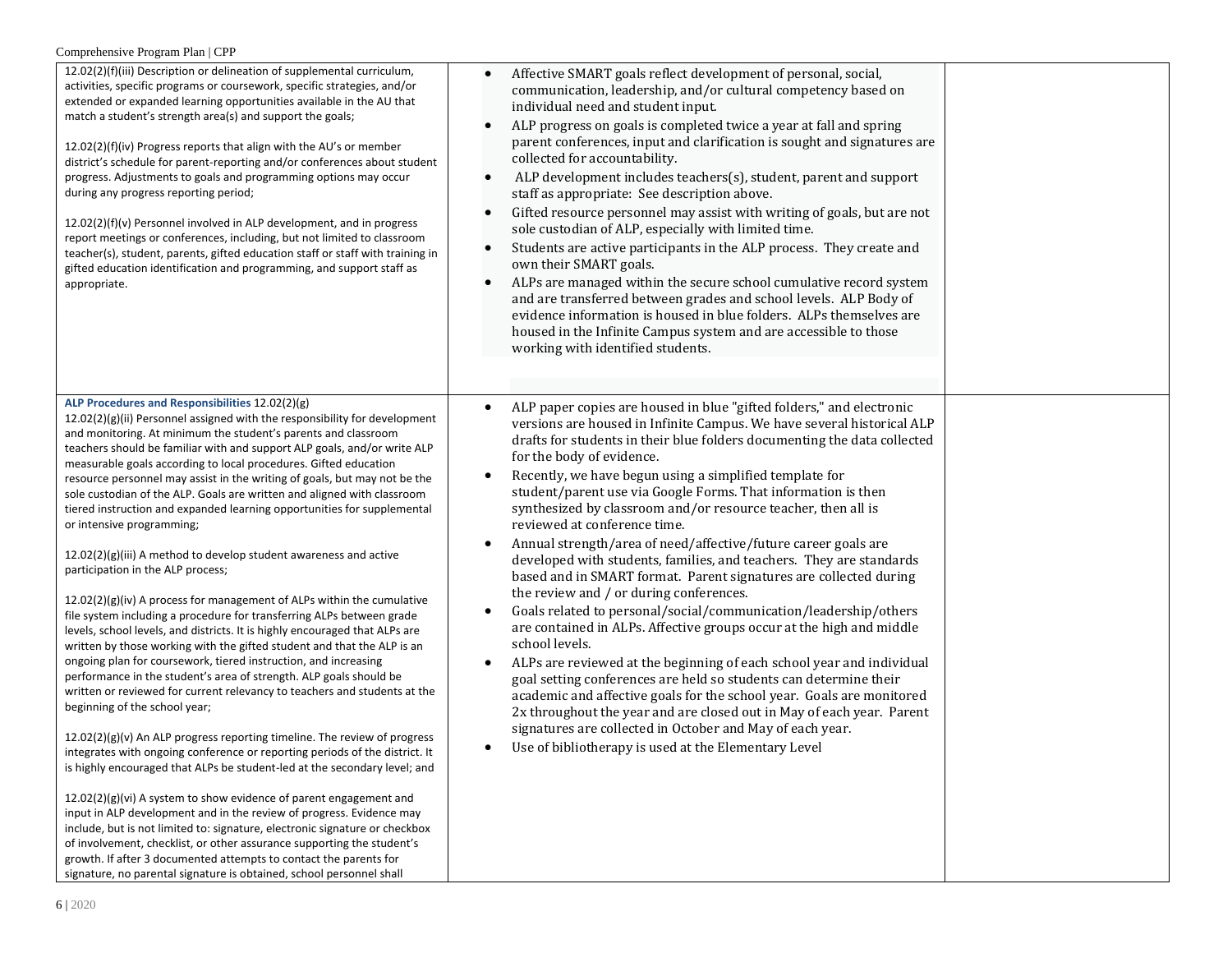| continue with ALP implementation and continue to engage parents in the<br>process.                                                                                                                                                                                                                                                                                                                                                                                                                                                                                                                                                                                                                                                                                                                                                                                                                                                                                                                                                                                                                                                                                                                                                                                                                                                                                                                                                                                                                                                                                                                                                                                                                                                                                                                                                                                                                                                                                                                                                                                                                                                                                                                                                                                                                                                                                                                                                                                                                                                                                                                                                                                                                                        |                                                                                                                                                                                                                                                                                                                                                                                                                                                                                                                                                                                                                                                                                                                                                                                                                                                                                                                                                                                                                                                                                                                                                                                                                                                                                                                                                                                                                                                                                                                                                                                                                                                                                                                                                                                                                                                                                                                     |  |
|---------------------------------------------------------------------------------------------------------------------------------------------------------------------------------------------------------------------------------------------------------------------------------------------------------------------------------------------------------------------------------------------------------------------------------------------------------------------------------------------------------------------------------------------------------------------------------------------------------------------------------------------------------------------------------------------------------------------------------------------------------------------------------------------------------------------------------------------------------------------------------------------------------------------------------------------------------------------------------------------------------------------------------------------------------------------------------------------------------------------------------------------------------------------------------------------------------------------------------------------------------------------------------------------------------------------------------------------------------------------------------------------------------------------------------------------------------------------------------------------------------------------------------------------------------------------------------------------------------------------------------------------------------------------------------------------------------------------------------------------------------------------------------------------------------------------------------------------------------------------------------------------------------------------------------------------------------------------------------------------------------------------------------------------------------------------------------------------------------------------------------------------------------------------------------------------------------------------------------------------------------------------------------------------------------------------------------------------------------------------------------------------------------------------------------------------------------------------------------------------------------------------------------------------------------------------------------------------------------------------------------------------------------------------------------------------------------------------------|---------------------------------------------------------------------------------------------------------------------------------------------------------------------------------------------------------------------------------------------------------------------------------------------------------------------------------------------------------------------------------------------------------------------------------------------------------------------------------------------------------------------------------------------------------------------------------------------------------------------------------------------------------------------------------------------------------------------------------------------------------------------------------------------------------------------------------------------------------------------------------------------------------------------------------------------------------------------------------------------------------------------------------------------------------------------------------------------------------------------------------------------------------------------------------------------------------------------------------------------------------------------------------------------------------------------------------------------------------------------------------------------------------------------------------------------------------------------------------------------------------------------------------------------------------------------------------------------------------------------------------------------------------------------------------------------------------------------------------------------------------------------------------------------------------------------------------------------------------------------------------------------------------------------|--|
| Programming 12.02(2)(h)<br>12.02(2)(h)(i) The program plan shall describe the programming<br>components, options, and strategies that will be implemented by the AU<br>and schools to appropriately address the educational needs of gifted<br>students. Programming shall match the academic strengths and interests<br>of the gifted student. Other educational or affective needs shall be<br>addressed according to the individual student's profile. Programming<br>components, options, and strategies shall include, but need not be<br>limited to:<br>12.02(2)(h)(i)(A) Alignment of the gifted student's assessment data and<br>ALP goals to programming options in the areas of giftedness;<br>12.02(2)(h)(i)(B) Structures or type of delivery by which gifted students<br>are served at the different school levels (e.g., the general classroom,<br>resource location, small instructional group, and/or pullout for direct and<br>extended instruction aligned to strength area);<br>12.02(2)(h)(i)(C) Support in differentiated instruction and methods (e.g.,<br>acceleration, cluster grouping and higher order thinking skills);<br>12.02(2)(h)(i)(D) Affective and guidance support systems (e.g., social skills<br>training, early college and career planning);<br>12.02(2)(h)(i)(E) Diverse content options provided for gifted students in<br>their areas of strength (e.g., mentorship, Socratic seminars, advanced<br>math, honors course);<br>12.02(2)(h)(i)(F) The means by which articulation for preschool (if<br>applicable) through grade 12 is planned and implemented;<br>12.02(2)(h)(i)(G) Pre-collegiate and/or pre-advanced placement support;<br>12.02(2)(h)(i)(H) ALP development and reviews conducted through the<br>collaborative efforts of the teacher(s), other school personnel (as<br>needed), parents and the student (as appropriate);<br>12.02(2)(h)(i)(l) Post-secondary options available to gifted students.<br>12.02(2)(h)(i)(J) Concurrent enrollment opportunities, if indicated by a<br>gifted child's ALP or ICAP. To be considered in an ALP, the AU shall<br>consider the student's need for appropriate concurrent enrollment,<br>available options, funding, and requirement for administrative approval.<br>12.02(2)(h)(ii) Students identified with exceptional ability require<br>provisions to develop the areas of strength over time. When<br>underachievement and/or motivational issues are observed behaviors in<br>a gifted student, the ALP team, child study team, or review team shall<br>problem solve in collaboration with the family, the student, and<br>appropriate staff.<br><b>Evaluation and Accountability Procedures 12.02(2)(i)</b> | The foundational philosophy for GT programming used in SSD2 is the<br>$\bullet$<br>Autonomous Learner Model. Each GT Cluster, honors and ALM/GT<br>elective teacher is provided a copy of the Autonomous Learner<br>Resource book to assist in programming, planning and activity<br>engagement for gifted learners.<br>Cluster grouping strategies are used at the elementary grades. We<br>$\bullet$<br>cluster group identified gifted students into one classroom per grade<br>level where the classroom teacher receives professional development<br>opportunities and has the support of a gifted resource teacher that<br>works part time in the classrooms. At the Secondary grades, we<br>provide honors and AP classes where gifted students are grouped<br>together. Additionally, they have opportunities for subject acceleration<br>and concurrent enrollment at community colleges and other<br>institutions, mentorships or work apprenticeships as needed and<br>available.<br>Our gifted resource teacher helps classroom teachers with MTSS levels<br>$\bullet$<br>of support and attempts to influence teachers to continue the practice<br>when not present in the classrooms.<br>At the elementary levels, our resource teacher works with classroom<br>$\bullet$<br>teachers to support the affective needs of students. This is<br>accomplished through modeling and dissemination of information. At<br>the secondary grades, our gifted resource teacher co-plans and co-<br>facilitates affective groups that meets every other week with topics<br>selected by gifted students in collaboration with the school counselors.<br>Other provisions include: curriculum compacting, independent<br>interest projects via the ALM, Jr. Great Books groups, and co-planning<br>at the elementary level.<br>Student academic and affective SMART goals are created in the fall by<br>$\bullet$ |  |
| The comprehensive program plan shall describe the AU's procedures for<br>evaluation and accountability including, but not limited to:                                                                                                                                                                                                                                                                                                                                                                                                                                                                                                                                                                                                                                                                                                                                                                                                                                                                                                                                                                                                                                                                                                                                                                                                                                                                                                                                                                                                                                                                                                                                                                                                                                                                                                                                                                                                                                                                                                                                                                                                                                                                                                                                                                                                                                                                                                                                                                                                                                                                                                                                                                                     | the students, monitored in the winter, and closed in the spring.                                                                                                                                                                                                                                                                                                                                                                                                                                                                                                                                                                                                                                                                                                                                                                                                                                                                                                                                                                                                                                                                                                                                                                                                                                                                                                                                                                                                                                                                                                                                                                                                                                                                                                                                                                                                                                                    |  |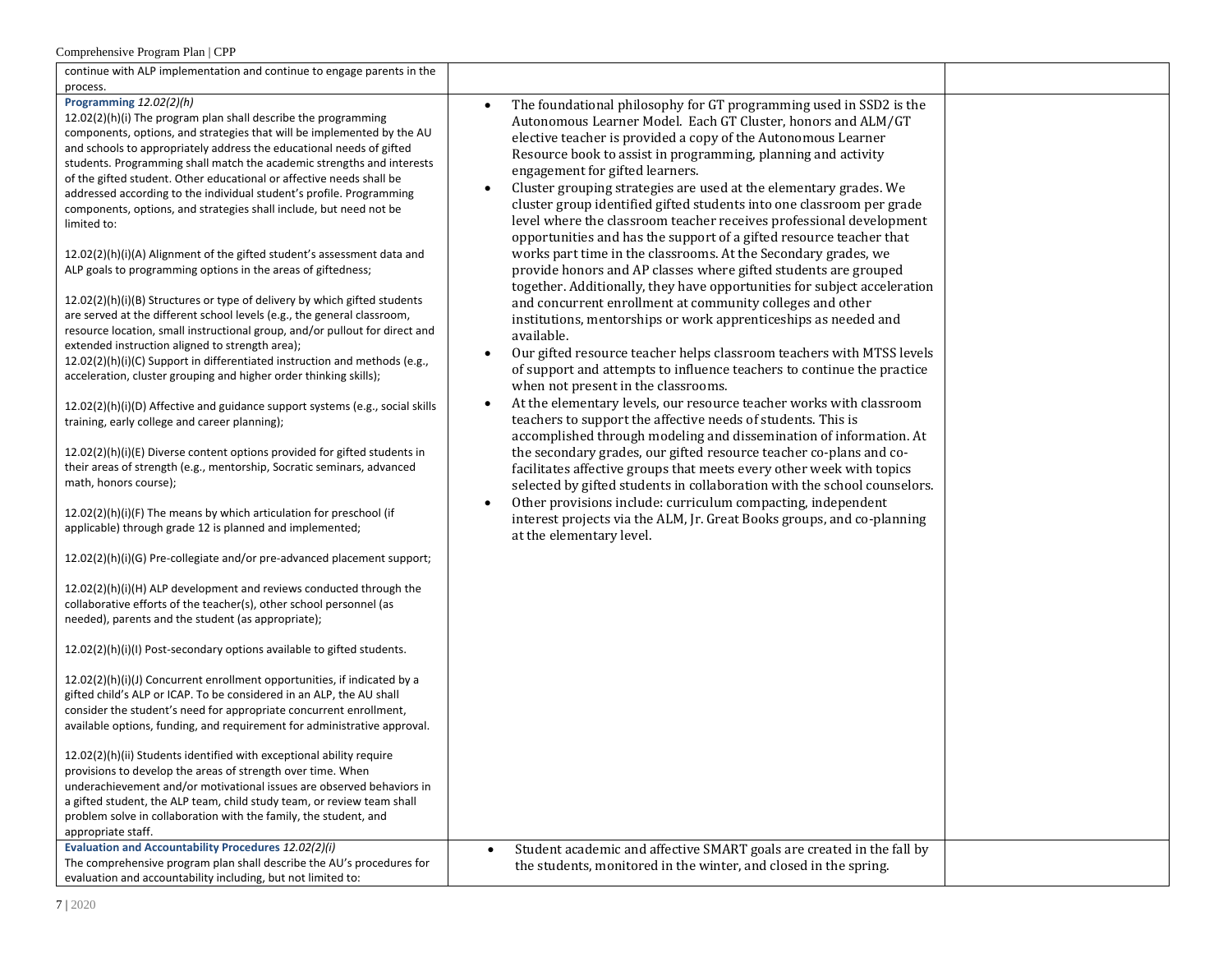| 12.02(2)(i)(i) Unified improvement plan addendum methods by which<br>gifted student performance is monitored and measured for continual<br>learning progress and how such methods align with the state<br>accreditation process (e.g., annual UIP gifted education addendum, multi-<br>district/BOCES summary, intervention progress monitoring data sources,<br>ALP goals, and performance, district, and/or state assessment data).<br>These methods include UIP elements such as annual gifted student<br>performance target(s) and an action plan to meet the target(s) and a<br>timeline to report on progress toward targets;<br>12.02(2)(i)(ii) Methods by which student affective growth is monitored<br>and measured for continual development (e.g., rubrics for personal<br>journals and anecdotal data, student surveys, demonstration of self-<br>advocacy, and student career and/or college plans);<br>12.02(2)(i)(iii) Methods for ensuring that gifted student performance<br>(achievement and growth) and reporting are consistent with state<br>accreditation and accountability requirements (i.e., disaggregation of<br>state assessment data for gifted students, identification of discrepancies<br>in the data, goal setting and demonstration of achievement and growth);<br>and<br>12.02(2)(i)(iv) Methods for self-evaluation of the gifted program including<br>a schedule for periodic feedback and review (e.g., review of gifted policy,<br>goals, identification process, programming components, personnel,<br>budget and reporting practices, and the impact of gifted programming on<br>student achievement and progress); and<br>$12.02(2)(i)(v)$ Methods by which parents, educators, and other required<br>persons are informed about the methods described in 12.02(2)(i)(i-iv)<br>above. | The ALP goal evaluation process is completed with the cluster<br>classroom teacher in grades 1-5. In grades 6-12, the GT Resource<br>Teacher and school counselors collaborate with the students to<br>complete the process.<br>ALP Goal Completion data is collected as to whether the goal was met<br>or not met. Conversations are held to determine the success or lack of<br>success of each goal between the student and the adult they are<br>working with.<br>Programming surveys are completed every other year to gain<br>feedback on what is working and what needs adjusted in the SSD2 GT<br>Programming options. We welcome feedback and suggestions.<br>Interviews are conducted with graduating students to obtain feedback<br>on the GT/ALP experience. The data is used to evaluate and adjust<br>programming options and structures. The interviews are conducted<br>in a focus group type setting during a lunch meeting.<br>The GT Coordinator reports to the Board of Education twice during<br>the school year. Demographic data, achievement data, goal setting<br>data, perception data and data from CDE is shared. Goals are set<br>around discrepant data for the purpose of improvement.                                                                                           |  |
|----------------------------------------------------------------------------------------------------------------------------------------------------------------------------------------------------------------------------------------------------------------------------------------------------------------------------------------------------------------------------------------------------------------------------------------------------------------------------------------------------------------------------------------------------------------------------------------------------------------------------------------------------------------------------------------------------------------------------------------------------------------------------------------------------------------------------------------------------------------------------------------------------------------------------------------------------------------------------------------------------------------------------------------------------------------------------------------------------------------------------------------------------------------------------------------------------------------------------------------------------------------------------------------------------------------------------------------------------------------------------------------------------------------------------------------------------------------------------------------------------------------------------------------------------------------------------------------------------------------------------------------------------------------------------------------------------------------------------------------------------------------------------------------------------------------------------------|-----------------------------------------------------------------------------------------------------------------------------------------------------------------------------------------------------------------------------------------------------------------------------------------------------------------------------------------------------------------------------------------------------------------------------------------------------------------------------------------------------------------------------------------------------------------------------------------------------------------------------------------------------------------------------------------------------------------------------------------------------------------------------------------------------------------------------------------------------------------------------------------------------------------------------------------------------------------------------------------------------------------------------------------------------------------------------------------------------------------------------------------------------------------------------------------------------------------------------------------------------------------------------------------------------------------|--|
| <b>Personnel 12.02(2)(j)</b><br>12.02(2)(j)(i) The program plan shall describe the personnel who provide<br>instruction, counseling, coordination and other programming for gifted<br>students. Personnel shall be knowledgeable in the characteristics,<br>differentiated instructional methods and competencies in the special<br>education of gifted students. Qualified personnel with endorsement or an<br>advanced degree in gifted education are preferred in specific programs<br>and classrooms consisting of mainly gifted students. Beginning with the<br>2010-2011 school year, every AU shall employ or contract with a person<br>who is responsible for:<br>12.02(2)(j)(i)(A) Management of the program plan;<br>12.02(2)(j)(i)(B) Professional development activities, the purposes of<br>which are:<br>12.02(2)(i)(i)(B)(I) To improve and enhance the skills, knowledge and<br>expertise of teachers and other personnel who provide instruction and<br>other supportive services to gifted students; and<br>12.02(2)(j)(i)(B)(II) To increase, to the extent practicable, the number of<br>qualified personnel providing instruction to gifted students.                                                                                                                                                                                                                                                                                                                                                                                                                                                                                                                                                                                                                                                       | Personnel responsible for providing instruction, counseling and<br>$\bullet$<br>coordination of programming for gifted students includes the District<br>Director of Exceptional Student Services, a GT Coordinator, a Gifted<br>Resource Teacher, and each a Gifted Building Lead at each<br>site. Together, this team helps coordinate gifted programming in the<br>designated cluster classrooms (k-5) and supports other teachers in<br>grades 6-12.<br>In terms of instruction, classroom cluster and honors teachers work in<br>push-in collaborative manner and/or co-planning model with the<br>Gifted Resource teacher.<br>Professional Development opportunities occur in the classrooms as<br>well as facilitated after school with a menu of options that is shared<br>with ALL district educators each semester.<br>The GT Coordinator is the designated person within the AU who is<br>responsible for management of CPP.<br>A good faith effort by the AU is made to have at least a half-time<br>qualified person monitoring and administering the gifted program and<br>employing sufficient personnel for supporting gifted programming<br>Director of Exceptional Student Services is full time, Director of Gifted<br>Education is a .2 allocation and our Gifted Resource Teacher, is a .4 |  |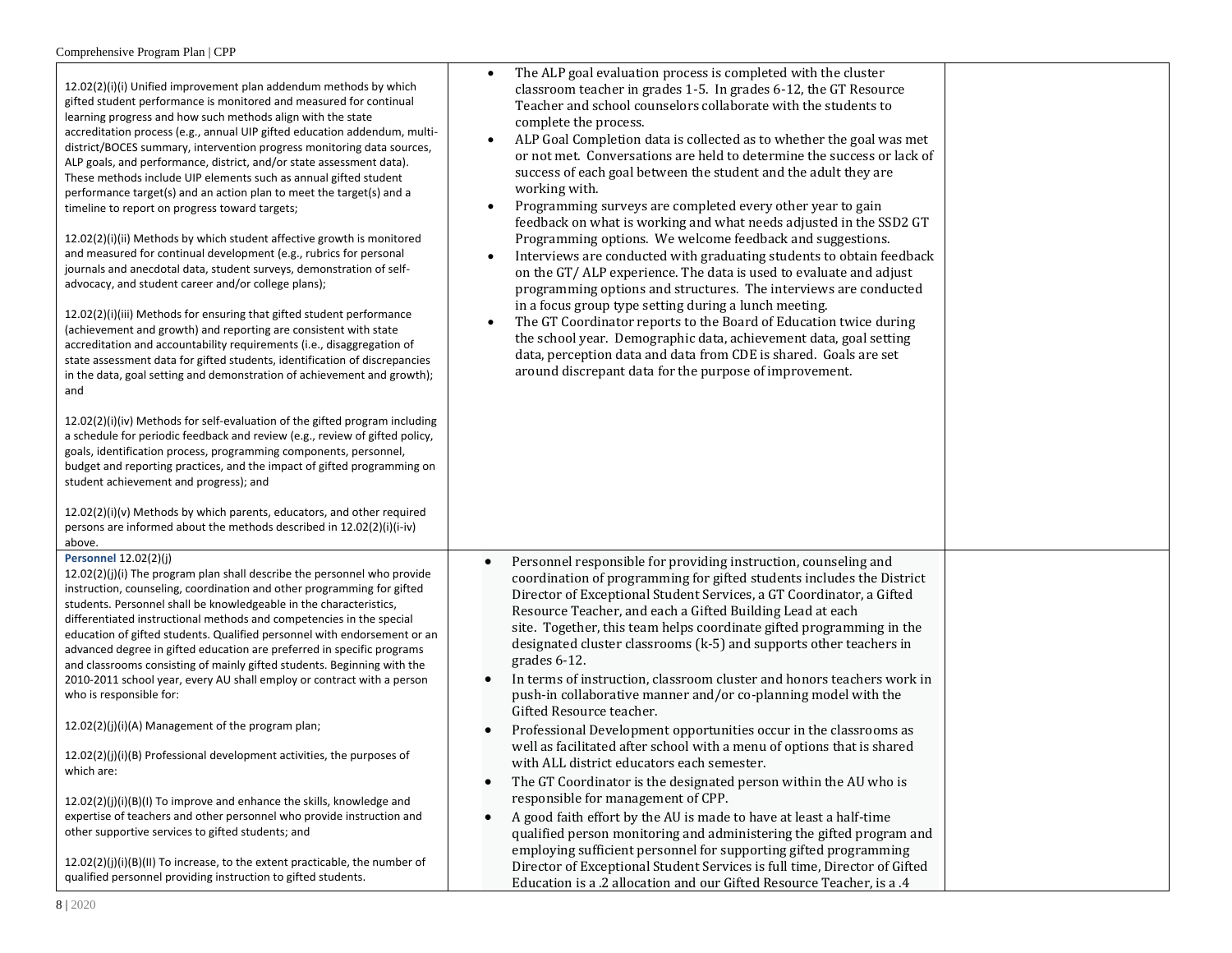| 12.02(2)(j)(ii) The AU shall make good faith effort to hire and retain on at<br>least a halftime basis one qualified person to administer and monitor the<br>implementation of the AU's gifted program.<br>12.02(2)(j)(iii) Administrative units should consider employing sufficient<br>personnel for ALP writing and monitoring, and differentiated instruction<br>for gifted students.<br>12.02(2)(j)(iv) Administrative units should collaborate with universities<br>and colleges for the development of qualified personnel.<br>12.02(2)(j)(v) Personnel responsible for the instruction and learning of<br>gifted students in core academic areas must meet the requirements<br>under federal law for highly qualified teachers.<br>12.02(2)(j)(vi) Paraprofessionals may serve in supportive roles, but may<br>not be the sole instructional provider, nor may such paraprofessionals be<br>funded using state gifted education funds.<br>12.02(2)(j)(vii) The program plan shall also indicate the content of and<br>means by which the AU supports the acquisition and/or improvement of<br>the knowledge and competencies of personnel through appropriate<br>professional development relating to the instruction, programming and<br>counseling for gifted students. (e.g., induction and in-service programs,<br>job-embedded training and coaching, gifted education workshops or<br>institutes and college coursework). Key topics should include, but need<br>not be limited to, gifted characteristics and myths, differentiated<br>instruction, affective needs, counseling, content instructional options and<br>advanced curricular strategies (e.g., higher order thinking strategies). | allocation. Gifted cluster and honors teachers help administer our<br>program.<br>Collaboration with universities and college support development of<br>qualified personnel. We collaborate with Adams State and UNC to help<br>with PD credits and sessions as well as sending students to SEP.<br>Personnel instructing gifted students in the core academic areas meet<br>$\bullet$<br>federal requirements for highly qualified teachers.<br>Paraprofessionals are not funded with gifted grant funds and are not<br>sole instructional providers.<br>Professional development supports the improvement and acquisition<br>of knowledge related to the needs of gifted students with the "push-in"<br>model.<br>SSD2 is will be joining the Metro Certification process to assure an<br>$\bullet$<br>ongoing record of teachers who are working toward or have earned<br>their GT certification.                                                                                                                                                                                                                                                    |  |
|---------------------------------------------------------------------------------------------------------------------------------------------------------------------------------------------------------------------------------------------------------------------------------------------------------------------------------------------------------------------------------------------------------------------------------------------------------------------------------------------------------------------------------------------------------------------------------------------------------------------------------------------------------------------------------------------------------------------------------------------------------------------------------------------------------------------------------------------------------------------------------------------------------------------------------------------------------------------------------------------------------------------------------------------------------------------------------------------------------------------------------------------------------------------------------------------------------------------------------------------------------------------------------------------------------------------------------------------------------------------------------------------------------------------------------------------------------------------------------------------------------------------------------------------------------------------------------------------------------------------------------------------------------------------------------------------------------------|---------------------------------------------------------------------------------------------------------------------------------------------------------------------------------------------------------------------------------------------------------------------------------------------------------------------------------------------------------------------------------------------------------------------------------------------------------------------------------------------------------------------------------------------------------------------------------------------------------------------------------------------------------------------------------------------------------------------------------------------------------------------------------------------------------------------------------------------------------------------------------------------------------------------------------------------------------------------------------------------------------------------------------------------------------------------------------------------------------------------------------------------------------|--|
| Budget 12.02(2)(k)<br>12.02(2)(k)(i) The AU shall include in the annual plan a budget for gifted<br>education which reflects the collaborative efforts of the AU and cost of<br>implementing the program elements and the student goals stated in the<br>annual comprehensive program plan. The budget shall detail the funding<br>committed by the AU and funding requested from the Department.<br>Funding committed by the AU shall be an amount determined by the AU<br>to contribute towards the AU's gifted student education program<br>described in the AU's program plan. Funds requested from the<br>Department may be used for:<br>12.02(2)(k)(i)(A) Salaries for appropriately licensed and endorsed<br>personnel primarily serving gifted students (e.g., gifted education<br>directors, coordinators, resource teachers, counselors and teachers of<br>gifted classrooms);<br>12.02(2)(k)(i)(B) Professional development and training relating to gifted<br>education;<br>12.02(2)(k)(i)(C) Programming options and school counseling or affective<br>guidance specific to gifted students and their ALPs;<br>12.02(2)(k)(i)(D) Materials used in instructional programming for gifted<br>education; and                                                                                                                                                                                                                                                                                                                                                                                                                                                                                        | The majority of Sheridan's gifted funds come from state funding, are<br>$\bullet$<br>complemented by state grants, and are minimally supplemented by<br>district funds. Together, these funds provide for the salary of the<br>Director of Exceptional Student Services and funding of the Gifted<br>resource teacher salary.<br>GT funds are also expended on gifted educational consultant fees,<br>$\bullet$<br>materials for classrooms and family involvement, stipends for Gifted<br>Building Leads, conference registrations/fees, testing supplies<br>&materials, field trips, extracurricular activities for students and<br>families, and other needs that arise.<br>GT Teacher, GT Coordinator and GT Building Leads are all either<br>$\bullet$<br>endorsed, or working toward endorsement in Gifted education.<br>Remaining funds are used for materials, assessments, communications,<br>conferences and professional development.<br>All GT expenditures are monitored by the district grants coordinator to<br>assure proper expenditures.<br>GT Budget reports are completed each spring and fall as requested by<br>$\bullet$<br>CDE. |  |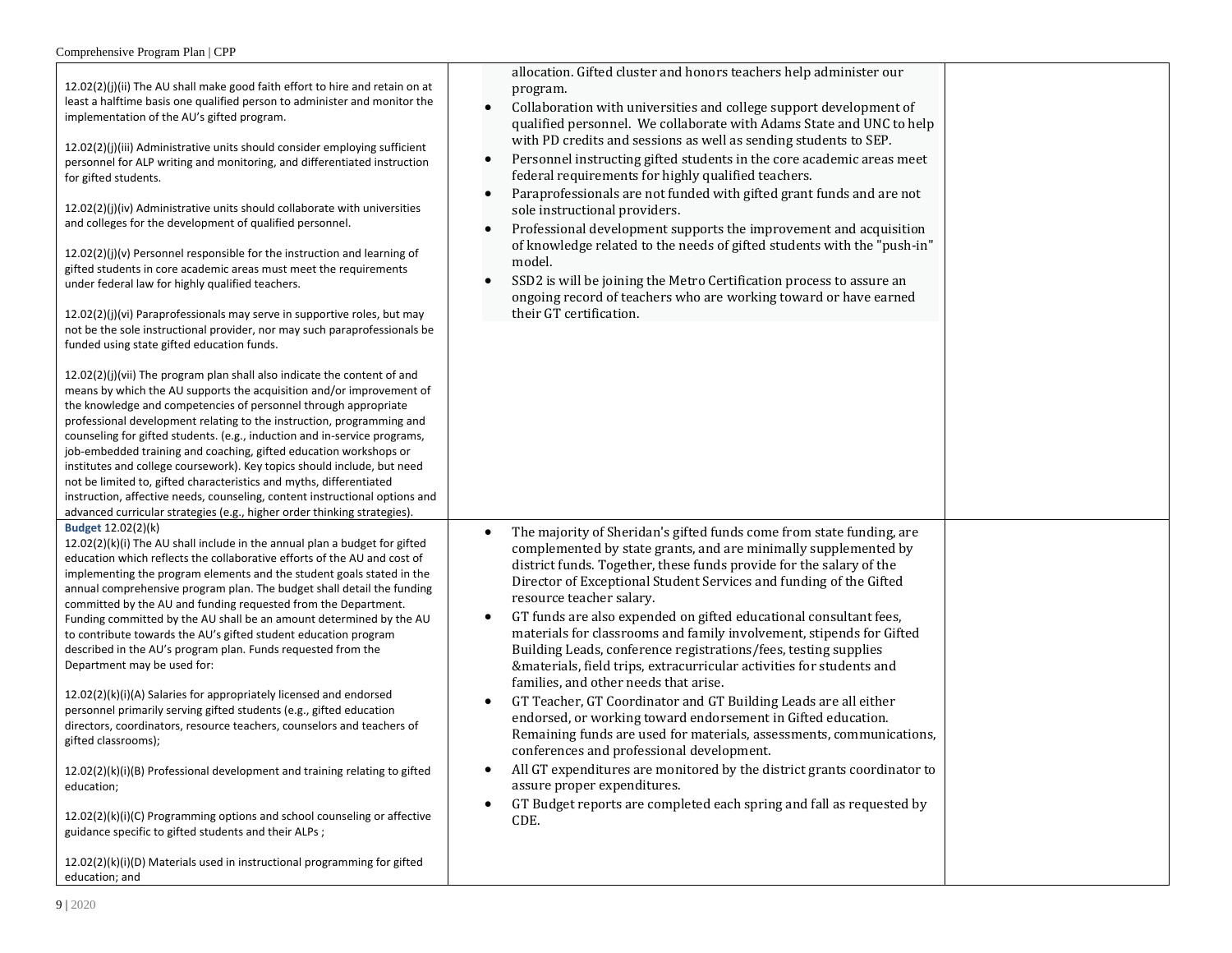| 12.02(2)(k)(i)(E) Administrative costs (classified or grant fiscal staff),<br>technology, and equipment necessary for the education of gifted<br>students up to ten percent for any one of these limited expenditures,<br>and, not to collectively exceed twenty percent of the total amount<br>requested from the Department.                                                                                                                                                                                                                                                                                                                                                                                                          |                                                                                                                                                                                                                                                                                                                                                                                                                                                                                                         |  |
|-----------------------------------------------------------------------------------------------------------------------------------------------------------------------------------------------------------------------------------------------------------------------------------------------------------------------------------------------------------------------------------------------------------------------------------------------------------------------------------------------------------------------------------------------------------------------------------------------------------------------------------------------------------------------------------------------------------------------------------------|---------------------------------------------------------------------------------------------------------------------------------------------------------------------------------------------------------------------------------------------------------------------------------------------------------------------------------------------------------------------------------------------------------------------------------------------------------------------------------------------------------|--|
| 12.02(2)(k)(ii) Administrative units may contract with other AUs to<br>establish and maintain gifted student programs (e.g., art, music, online<br>coursework, and counseling) for the education of gifted children, sharing<br>costs of student programing in accordance with terms of a contract. This<br>action is optional based upon available AU resources, and subject to AU<br>discretion. An AU with less than six children who need a particular<br>program may purchase services from one or more AUs that provide the<br>appropriate gifted education program for individual or groups of gifted<br>students. Gifted education personnel in these AUs shall collaborate on<br>the content and monitoring of such contracts. |                                                                                                                                                                                                                                                                                                                                                                                                                                                                                                         |  |
| Record Keeping 12.05(1)<br>Financial records shall be kept in accordance with generally accepted<br>principles of governmental accounting. Recommended accounting<br>principles are listed in the Financial Policies and Procedures Handbook.                                                                                                                                                                                                                                                                                                                                                                                                                                                                                           | You may simply check "yes" if you follow these procedures. If you do not, please<br>explain.<br>⊠ Yes                                                                                                                                                                                                                                                                                                                                                                                                   |  |
| 12.05(2) Inventory<br>An inventory shall be maintained of all equipment for which funding was<br>received. These records shall be maintained throughout the useful life of<br>the equipment.                                                                                                                                                                                                                                                                                                                                                                                                                                                                                                                                            |                                                                                                                                                                                                                                                                                                                                                                                                                                                                                                         |  |
| 12.05(3) Student Education Records<br>The ALP documents shall be part of the student's cumulative education<br>record.                                                                                                                                                                                                                                                                                                                                                                                                                                                                                                                                                                                                                  |                                                                                                                                                                                                                                                                                                                                                                                                                                                                                                         |  |
| 12.05(4) Confidentiality of Student Education Records<br>Individually identifiable records of students referred, assessed, evaluated,<br>and/or served through programming for gifted and talented students in<br>any AU shall be held to be confidential and protected in accordance with<br>applicable federal and state laws and regulations. Student records that<br>are collected and/or stored electronically shall be held to current state<br>law and FERPA regulations governing the protection of personally<br>identifiable information and the privacy interests of students.                                                                                                                                               |                                                                                                                                                                                                                                                                                                                                                                                                                                                                                                         |  |
| 12.05(5) Maintenance and Destruction of Student Education Records<br>Gifted student education records and ALPs shall be maintained, retained<br>and destroyed consistent with the ongoing system of student record<br>keeping established in the AU, including its member districts or the<br>Charter School Institute for student records, preschool (if applicable)<br>through grade 12.                                                                                                                                                                                                                                                                                                                                              |                                                                                                                                                                                                                                                                                                                                                                                                                                                                                                         |  |
| Procedures for Disagreement 12.06<br>The program plan shall describe procedures for resolving disagreements<br>with parents/guardians, or students in regard to identification,<br>programming, and ALPs. The procedures for resolving disagreements shall<br>include, but need not be limited to: a method for the aggrieved individual<br>to express issues and concerns; a means to discuss disagreements in a<br>timely manner with personnel designated by the district with authority to<br>resolve the disagreement. The procedures shall afford the aggrieved                                                                                                                                                                   | Sheridan School District is an equal opportunity educational<br>institution and does not unlawfully discriminate on the basis of race,<br>color, national origin, sex, or disability in admission or access to, or<br>treatment, in its educational programs or activities. Inquiries<br>concerning Title VI, Title IX, Section 504 and ADA may be referred to<br>the Executive Director of Exceptional Student Services or the<br>Superintendent or to the Office for Civil Rights, U.S. Department of |  |